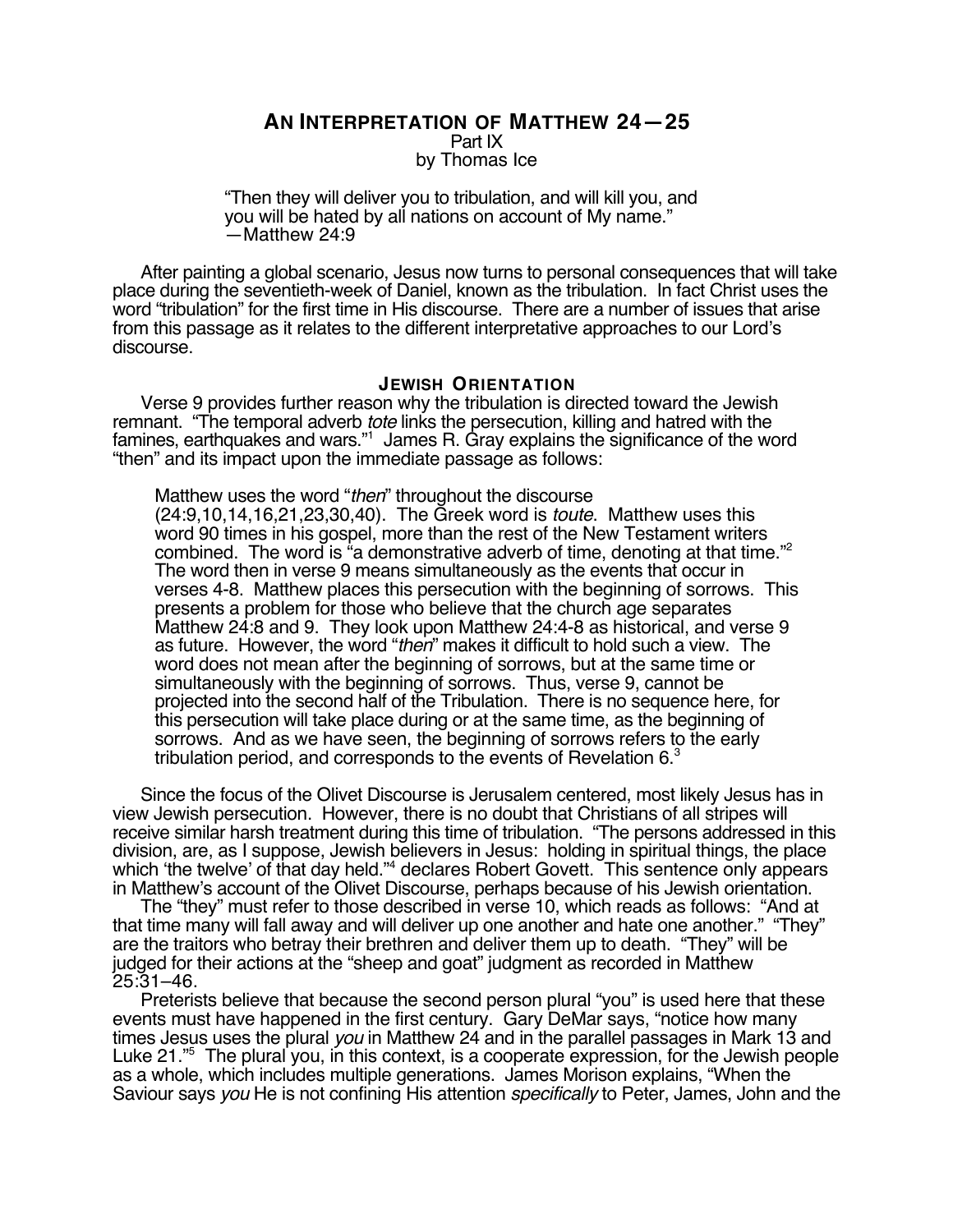other apostles, as individuals. He is speaking to them generically, as representatives of the entire body of His disciples. If this fact be overlooked, nothing will be understood."6 Morison's point can be well applied to the preterists, who misjudge the timing of Christ's discourse, with the result that from their perspective "nothing will be understood."

Preterist, Gary DeMar says, "'Tacitus says that Nero, for the conflagration of Rome, persecuted the Christians,' . . . But between A.D. 30 and 70, the tribulation of the church experienced was a fulfillment of the specific prophecy outlined in Matthew 24:9."7 However, such could not be the case as noted by H. A. W. Meyer who said, "It is a mistake to suppose that we have here a reference to Nero's persecution (proceeding upon an erroneous interpretation of the well-known 'odio humani generis' in Tacit. Ann. xv. 44, see Orelli on the passage)."<sup>8</sup> M. F. Sadler also speaks against DeMar's notion when he said, "Do not such words look to a far more world-wide hatred from without, and a far more generally diffused declension within the Church, than was possible before the year 72?"9 Further, William Hendriksen notes the following: "The very expression 'all nations' clearly shows that Jesus is not thinking solely of what happens during the life-time of the apostles."10

The Old Testament teaches that the tribulation will be a time of great persecution toward the Jewish people specifically (Jer. 30:7, 11, 23–24; Ezek. 20:33–44; 22:17–22; Dan. 7:25; 12:1–3; Hosea 5:15; Zeph. 1:7—2:3). The New Testament echoes this teaching as well (Matt. 10:17–22; 24:9, 15–24; Mark 13:9–20; Luke 21:12–19; Rev. 13:7a; 18:24). The entire chapter of Revelation 12 is devoted to depicting the future persecution of the Jewish remnant during the second half of the seven-year tribulation period by Satan himself and his partner in crime—the antichrist known as the beast.

## **TRIBULATION**

The timing of this passage is the first half of the seven-year tribulation. Gray explains the timing of these events as follows:

Matthew writes in precise chronological language so that we may know the time of the events spoken of. . . . First, in the progression of terms used to show movement of thought. This progression is seen in the term tribulation. Notice that Matthew moves from "tribulation" (v. 9, KJV "to be afflicted"), to "great tribulation" (v. 21), to "after the tribulation" (v. 29). This progression of thought falls naturally into the periods of Daniels' Seventieth Week. Daniel saw the week as divided into two halves. The dividing factor is when the Antichrist breaks the covenant with Israel in the middle of the week. The terminology of the discourse suggests that Jesus was using Daniels' prophecy as a point of reference for this discourse. Both Daniel and Jesus divide the week with the same event: the abomination of desolation (v. 15). Matthew refers to the first half of the week referred to by the term "tribulation" (vv. 9-14), the last half of the week referred to by the term "great tribulation" (vv. 15-28); and then the events after the events after the week by the phrase "after the tribulation" (vv. 29-31).<sup>1</sup>

Pre-wrath rapturist<sup>12</sup> Marvin Rosenthal declares, "Of the four times the Lord spoke of tribulation in a prophetic context, He was speaking of the Great Tribulation which begins in the middle of Daniel's seventieth week—precisely three and one-half years into it."<sup>13</sup> The four passages he mentions are Matthew 24:21, 29, and Mark 13:19, 24.<sup>14</sup> Rosenthal conveniently excludes Matthew 24:9. Certainly Matthew 24:9 is in a prophetic context. Davies and Allison classify it as such.<sup>15</sup> It seems obvious that since Matthew 24:9 occurs in the first half of the tribulation, that Rosenthal had to exclude verse 9 in order to make his statement fit the erroneous theory he advocates. Clearly the word "tribulation," in Matthew 24:9, appears in a context that references the first half of the tribulation.

## **MARTYRDOM**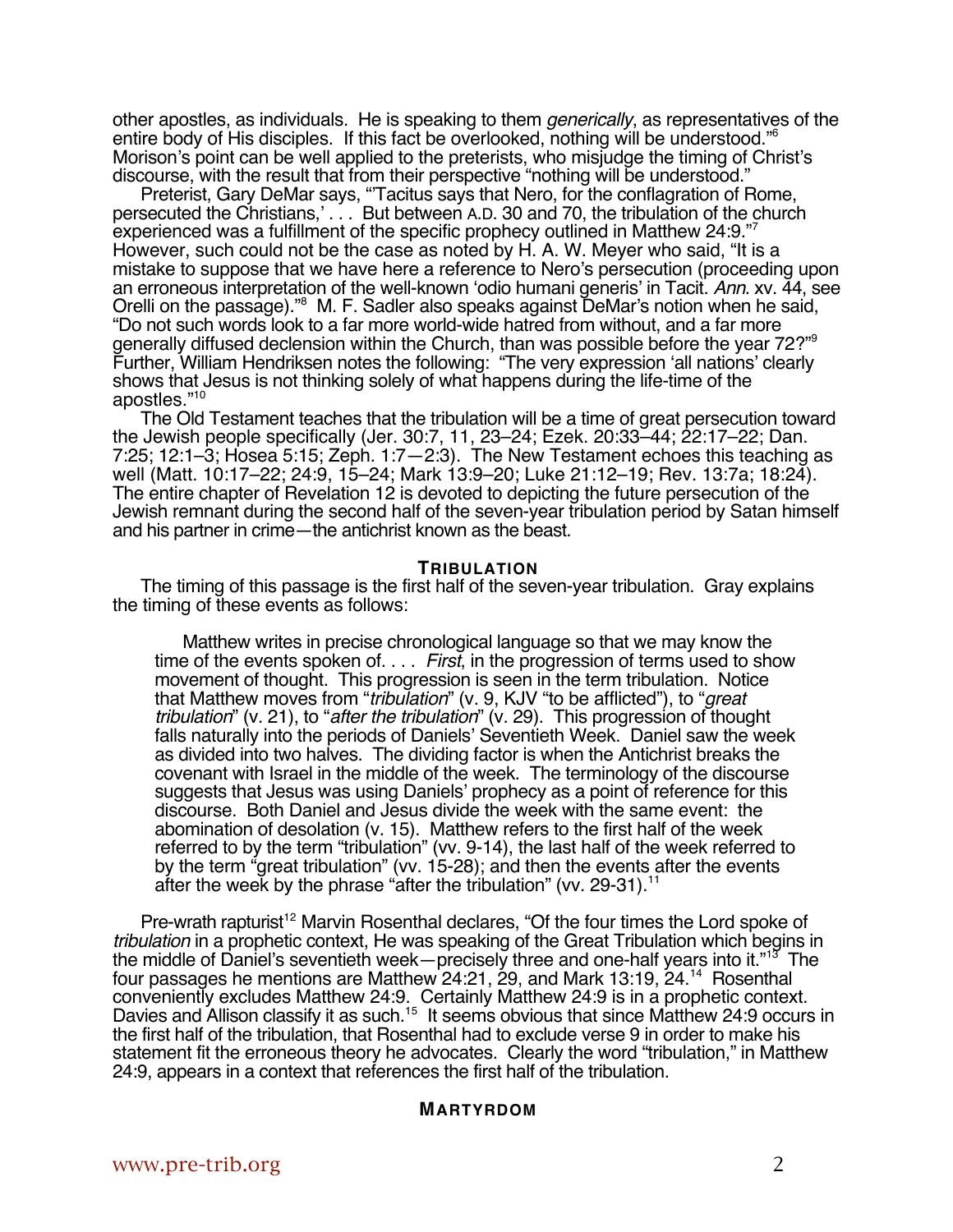The persecution, which Matthew notes here, is a future one that will take place in the first half of the tribulation. The verb, "deliver" is the same one used of Judas' betrayal of Jesus (Matt. 26:15) and supports the notion that this future deliverance unto death will be a similar betrayal of the Lord's people. John MacArthur says, "Paradidômi (**will deliver**) has the basic meaning of giving over and was often used in a technical sense for arrest by the police or military (see Matt. 4:12)."16

The martyrdom described in this passage, which occurs in the first half of the tribulation, is to be seen as a parallel passage to the fifth seal in Revelation 6:9–11. Revelation 6:9 says, "And when He broke the fifth seal, I saw underneath the altar the souls of those who had been slain because of the word of God, and because of the testimony which they had maintained." Arno Gaebelein explains the parallel as follows:

And now under the fifth seal we do not behold another rider, but instead of it we hear the souls underneath the altar, that had been slain for the Word of God, and for the testimony which they gave, crying out with a loud voice, saying, How long? (Rev. vi:9-11.) Who are these? Not the saints of the church. . . . They are such of the remnant of the Jews who began to give their witness for the Word of God after the church had departed and they suffered martyrdom in consequence of their faithful testimony. It is exactly that of which our Lord speaks next in His discourse. "Then shall they deliver you up to tribulation and shall kill you; ye will be hated of all the nations for my names sake."<sup>17</sup>

This parallel continues to sustain the notion that verses 4–14 of Matthew 24 are parallel to the seal judgments of Revelation 6. Such a parallel supports my contention that verses 4–14 describe the first half of the tribulation, which is also known as the seventieth week of Daniel. Thus, wars, earthquakes, famines, and persecution of believers in our own day are not signs that relate to the end-times. These prophetically significant events will take place during the first half of the coming tribulation.

The motive for the martyrdom of Christ's disciples during the tribulation will be "on account of My name." Just as we see in Revelation 12 that the dragon (Satan himself) will pour out his wrath on the Jewish remnant in the second half of the tribulation because of His hatred of God, so will these disciples of the Lord be killed "on account of My name." Since these unbelievers will not be able to get at the Lord Himself, they will go after the Lord's disciples.

## **CONCLUSION**

We see from an examination of Matthew 24:9 that more reasons are provided for the futurist understanding of the Olivet Discourse, as against the preterist. We also see that our understanding of this verse also provides further reasons to understand that the birth pangs of Matthew 24:4–14 refer to the first half of the seven-year tribulation. Further coordination between the events of Matthew 24:4–14 are seen in the parallel of verse 9 with the fifth seal judgment of Revelation 6:9–11. Maranatha!

**(To Be Continued . . .)**

# **ENDNOTES**

 $\overline{a}$ 

<sup>1</sup> Randolph O. Yeager, *The Renaissance New Testament*, 18 vols. (Bowling Green, KY: Renaissance Press, 1978), vol. 3. p. 281.

<sup>2</sup> W. E. Vine, *Expository Dictionary of New Testament Words*, (Fleming H. Revell Co,: Old Tappan, NJ, n.d.), p. 123.

<sup>3</sup> James R. Gray, *Prophecy on The Mount: A Dispensational Study of the Olivet Discourse* (Chandler, AZ: Berean Advocate Ministries, 1991), p. 54.